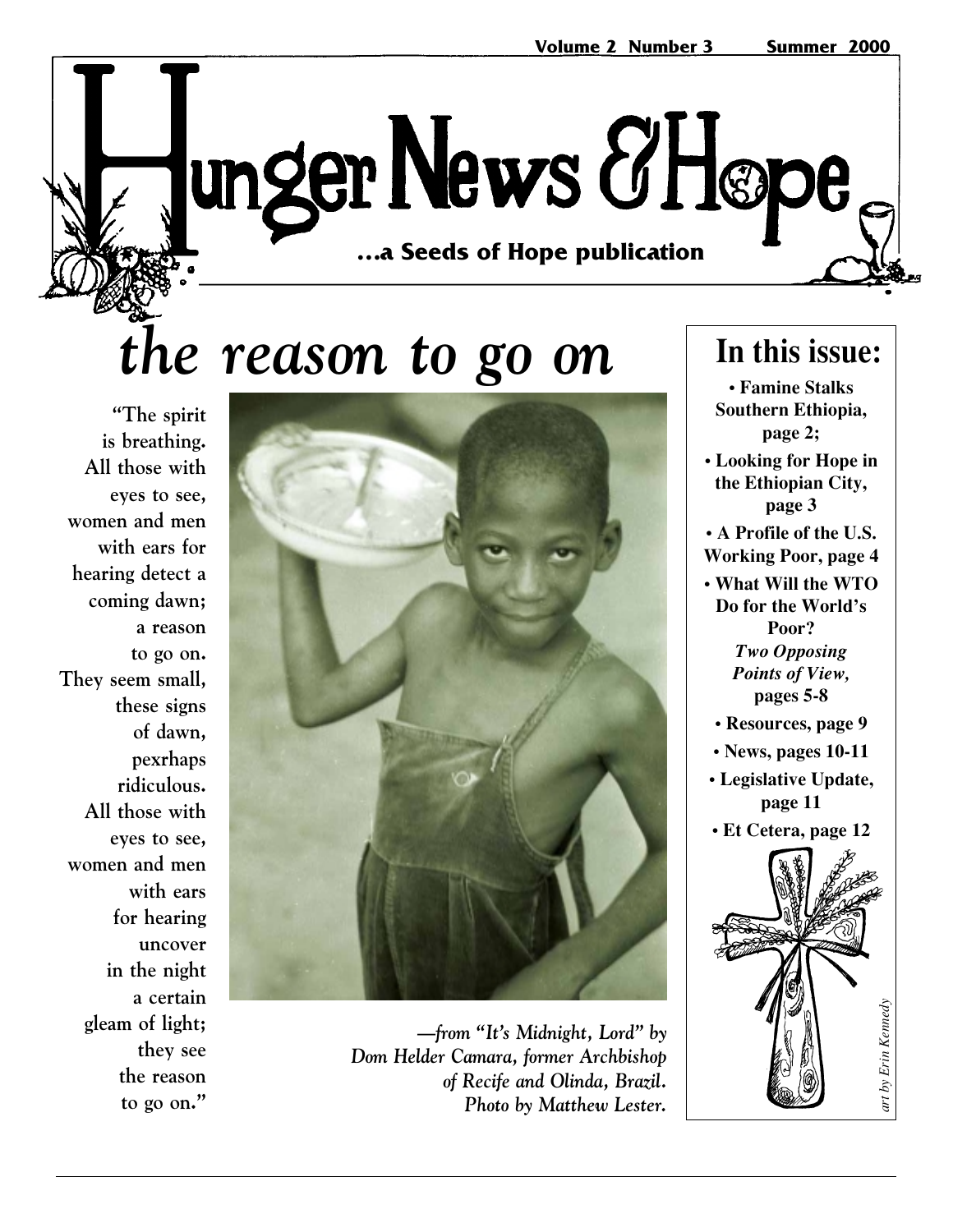

BORENA, ETHIOPIA—As the world scrambles to provide food for millions of hungry Ethiopians, Yatani Dalayo can barely stand, and knows he'd never make it walking to Dubuluch, a small village three kilometers away. So he sits in his simple grass hut, staring at the cold ashes of a fire that hasn't heated food for days.

Yatani is a pastoralist, an animal herder who roams the arid landscape of southern Ethiopia with his cattle and goats, leading the animals through grasslands watered by seasonal rains. Yet the rains haven't come for three years, so he has slowly sold off his cattle and used the proceeds to feed his family. Today, the lean times have become impossible times, and Yatani has nothing left. The last five of his cattle died after his band of pastoralists arrived here a few weeks ago.

Hundreds of cattle skeletons lay baking in the hot sun around their encampment. The animals that died most recently have their skin intact; pastoralists like Yatani don't even have the energy to skin the dead animals in hope of selling the hides.

In addition to the animal carcasses littering the desert, the landscape around Dubuluch has changed in other ways. A new cemetery has been established just east of town, with more than 100 new rock cairns marking the graves of pastoralist family members who've fallen victim to the drought.

As he sits quietly alone, his emaciated body covered by a shawl, Yatani says his wife and children walked to the town in hopes of selling a few pieces of firewood they gathered. Asked how he feels, he replies in a barely audible voice that he's fine, he's not sick, just hungry. He doesn't complain. He just waits.

Will Yatani still be alive by the time relief assistance arrives from the outside world? That's a question being asked today

### *Famine Stalks Southern Ethiopia*

#### By Paul Jeffrey

throughout the drought-plagued Horn of Africa, where some 16 million people are at risk of starvation. Half that number lives in Ethiopia. The international community has promised to help, yet to many here the time lag between promises and food deliveries has seemed inordinately long.

"It will be a crime against humanity if we let hundreds of thousands of people die because there's not enough food here," declared Christian Balslev-Olesen, general secretary of DanChurchAid, during a visit to Ethiopia. Balslev-Olesen met with Yatani and other drought victims throughout the Borena region.

"Ethiopia has the infrastructure in place, a very good monitoring system, experienced nongovernmental organizations, and a very organized society at a local level. There's no excuse for the international community to let people die here," Balslev-Olesen said.

DanChurchAid is a member of Action by Churches Together (ACT), a worldwide alliance of churches and aid agencies responding to emergencies. In early April, the Geneva-based ACT issued an appeal to its members to come up with \$32 million in relief supplies for Ethiopia, including food, seeds, and tools.

Balslev-Olesen came to Ethiopia to participate in talks aimed at creating an even broader international response to the drought. ACT, which brings together mostly Protestant and Orthodox churches and agencies, is soon expected to join with the Rome-based Caritas Internationalis, the main relief and development network of the Roman Catholic Church, in issuing a new joint appeal for Ethiopian relief work carried out by the Joint Relief Partnership (JRP), a national organization formed by several faith-based organizations which began coordinating their relief work during the 1984-85 famine.

The ACT-Caritas joint appeal would support relief programs of JRP members, which include the Ethiopian Orthodox Church, the Mekane Yesus Ethiopian Evangelical Church, and the Lutheran World Federation, all members of ACT. The Ethiopian Catholic Church and Catholic Relief Services (CRS), the overseas development and

relief arm of the U.S. Catholic bishops conference, are also JRP members.

The JRP announced early this year that its members planned to provide food assistance to about one-tenth of the 8 million Ethiopians that were then expected to go hungry this year.

Yet because of worsening drought conditions, relief officials here now predict that another 2.6 million people will soon be added to the rolls of those needing assistance. Church-related agencies are beginning to plan how to expand their relief role even further.

Although JRP members and others in the ACT and Caritas networks have been sounding the alarm about an impending famine for months, much of the world didn't seem to notice until April 3, when the BBC aired dramatic video images of starving children near the town of Gode in the Somali region of eastern Ethiopia.

The emotional scenes were shot at a feeding center run by the Ogaden Welfare Society, a local Ethiopian organization supported in part by Christian Aid, an ACT member from Great Britain. Within days of the BBC broadcast, the rest of the world started trekking to the site.

By April 20, more than 250 foreign correspondents had registered with the government to travel to Gode, and the Ogaden Welfare Society was inundated with visits by representatives of funding agencies looking for where they could provide funds to help feed starving children.

While the situation at Gode and other nearby villages is definitely critical, the now well-televised scenes from there don't tell the whole story. "That pocket of Ethiopia has been severely hit by the drought, but it's not representative of the whole country," said Anne Bousquet, the Catholic Relief Services country representative in Ethiopia, who visited Gode on April 15.

Bousquet warned that there are "many areas that are at high risk, however, so if aid doesn't come in a timely manner, we're going to see a lot more Godes."

Aid officials agree the Borena region is next in line for the drought to turn into a full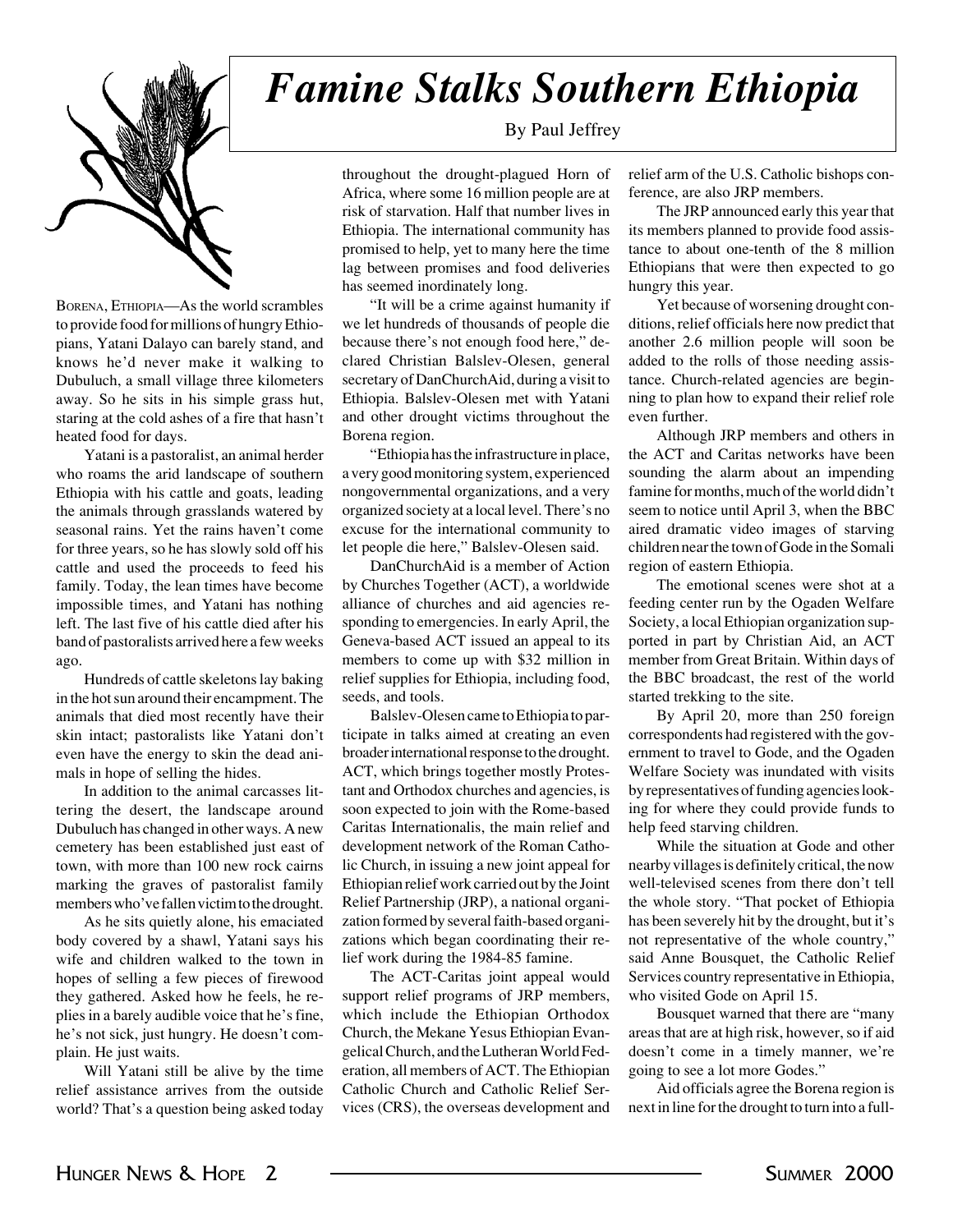blown famine. In some areas of Borena, more than 90 percent of cattle and 65 per cent of sheep have already died. Many farmers are using drought-resistant camels to plow their fields as their oxen are dead or too weak to work.

With many pastoralists selling off their remaining animals to buy food, livestock prices have plummeted. A cow that cost 400 Ethiopian Birr in February 1999 cost only 100 Birr in February of this year. Today it's hard to find a buyer at any price. "No one wants to buy skinny cattle," said Gollo Huke, director of integral development for the Southern Synod of the Mekane Yesus Ethiopian Evangelical Church.

If rains return to normal, aid workers say it could take many of the pastoralist families in this area as many as five to seven years to replenish their herds. Even for those

animals that have survived until now, high levels of stress will prevent female animals from getting pregnant very soon. That means no milk, an important part of pastoralist diets, especially for children.

Not surprisingly, when Mekane Yesus staff conducted a survey in February and March in several areas of Borena, they found that more than one-third of children under five in the region were malnourished. In several villages, schools have closed as children lacked the energy to study.

Stein Villumstad, the assistant general secretary for policy and human rights of Norwegian Church Aid, another member of ACT, said it is important in Borena for aid agencies to provide animal fodder as well as food for people.

"Distributing food is relatively easy, but dealing with the long term effects of the drought will be much harder, and much more difficult to get funding for," said Villumstad. He claimed that only 15 to 20 percent of food-for-work relief programs have any significant impact on long-term production and survival strategies among the pastoralists. "It won't be sufficient for aid agencies to just provide food for a few months. We've got to help people increase their ability to cope with drought over the long run."

*—from Church World Service, a member of Action by Churches Together (ACT). Paul Jeffrey is an international photojournalist. For more information about the situation in Ethiopia, see the CWS web site at www.churchworldservice.org.*



*Looking for Hope in the Ethiopian City* by Jimmy Dorrell

WACO, TEXAS—I just returned from eight days in Addis Ababa, Ethiopia's capital city. The firsthand glimpses of poverty, slums, unemployment, HIV/AIDS orphans, and beggar children still burn in my memory.

I already knew that 31,000 children under the age of five die every day of hunger-related causes. This experience brought home to me that the children in East Africa will experience most of those grim statistics. A drought this year has put more than 8 million Ethiopians at risk for severe food shortages. A border war with Eritrea to the north has exacerbated the famine-related problems in the south.

A number of relief organizations recently announced that emergency food was on its way to the Ethiopian ports. However, even as aid arrives, transportation of the food to famine-stricken areas will be a problem. Ethiopian trucks that would normally take the supplies to areas in need will be tied up by the war effort. And If it doesn't rain in September, things will go from bad to worse.

But my experience was in the city.

As I walked with my friends down the narrow slum *kebeles*, despair was the easiest response for the moment. My typical American "gloom and doom" mentality took over,

and then was followed by numbness. There were too many in need and not enough resources available to "fix" the problems, so a physical and emotional retreat would be my only protection from the horrific realities. Like many returning from a developing world mission experience, I would show my pictures, tell my stories, but little more.

I believe that poverty is demonic. I believe that God never intended this suffering. But because of the world's sin and reasons beyond our control, some 1.2 billion (25 percent) of the world's population are labeled "absolute poor." And while the rich get richer, the poor get poorer. What kind of hope can we find in the midst of this reality?

Such poverty and the hopelessness that goes with it often creates a fatalism among the people. Their goal for each day is survival, not progress. Thus, many efforts among the poor of the world take many years to implement, and have to overcome significant challenges to work.

"Quick fix" strategies that do not include the local people rarely survive. But "bottom-up" approaches—which empower local slum dwellers to become partners become self-sufficient and have long-term impact.

An example of this is Jember Teffera, the widow of a former mayor of Addis Ababa. Jember was imprisoned for three years after the 1974 coup. However, upon her release, she began serving the poor in the city slums. She founded and piloted 52 community development projects in Addis Ababa. Now these projects have been handed over to a neighborhood organization in order to encourage local ownership and governance. Because of Jember and people like her, there is hope in the *kebele*.

*—Jimmy Dorrell is the founder and executive director of Mission Waco, a multifaceted ministry that serves the poor in Waco, Texas. One of the key mission purposes of Mission Waco is that of educating churches of "the biblical call to stand for the poor and oppressed of our local cities and the world." Thus, in addition to creative programs designed to alleviate poverty and homelessness, Mission Waco offers, for affluent Christians, "poverty simulations" within the city and "cross-cultural" trips to povertystricken countries. Ecumenical groups from all over the country participate in these programs. For more information, e-mail him at jdorrell@missionwaco.org.*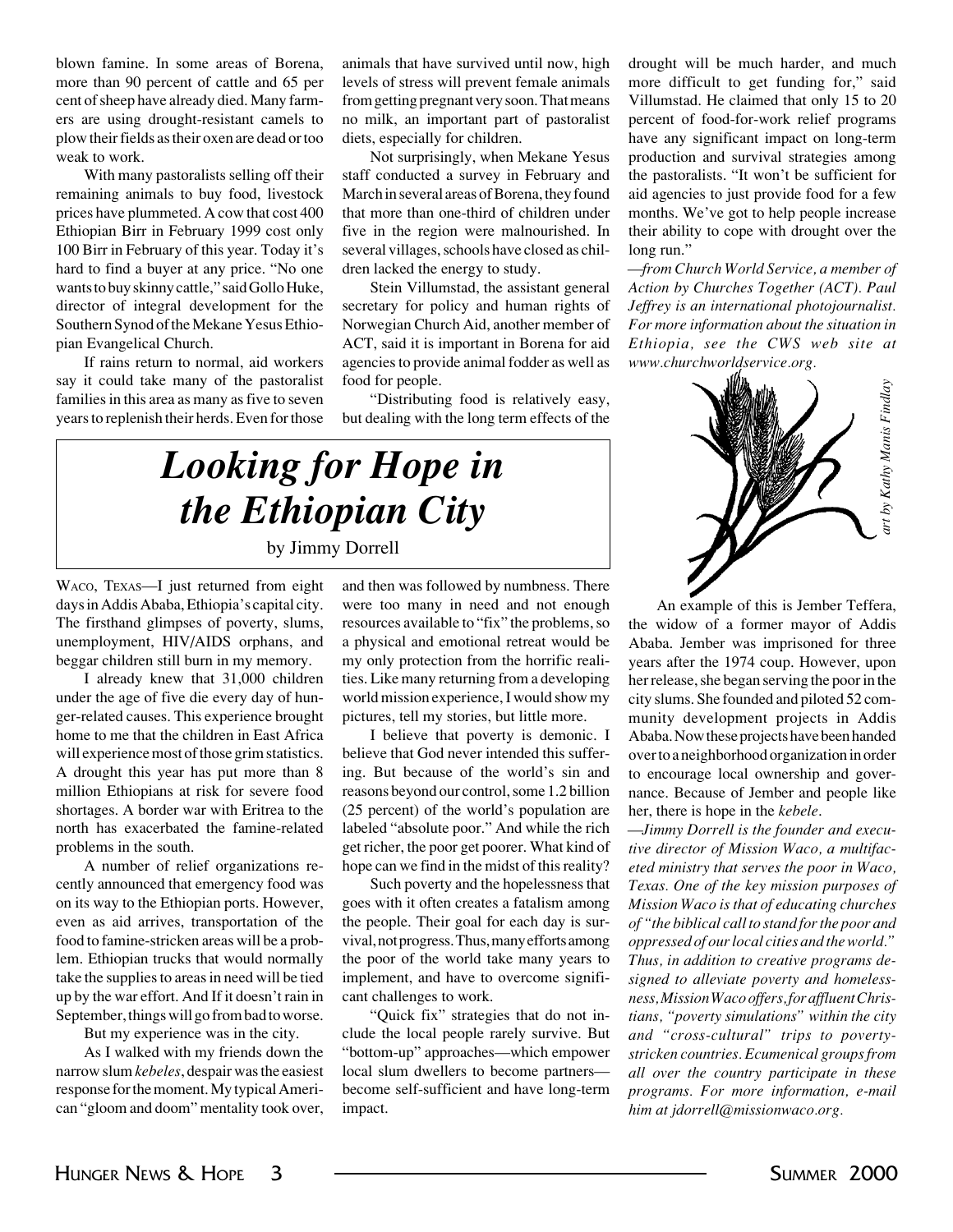## **A Profile of the U.S. Working Poor**

### *from America's Second Harvest*

In the last decade, hunger-relief agencies have found that the greatest increase in hungry Americans has been among the working poor. Despite the strong economy and their own hard work, they cannot always make ends meet. Increasingly, they are turning to charities for hunger relief. Taken from recent studies, the following is a statistical snapshot of the working poor who seek emergency food assistance from the local soup kitchens, food pantries, and emergency shelters served by America's Second Harvest food banks.

- 14,812,000 people in the U.S. are members of "working poor" families.
- 39 percent of emergency food recipient households (those served in soup kitchens, food pantries, and emergency shelters) have at least one adult working.
- Of emergency food recipient households with at least one person working, 49 percent are employed and working full-time (40 hours or more per week).
- According to the U.S. Conference of Mayors, 37 percent of people requesting emergency food assistance in U.S. cities are employed.
- Of the 21 million people seeking emergency food assistance in the U.S., more than 8 million are children.
- 70 percent of poor families with children in the U.S. include a person who works.
- 8,659,000 children in the U.S. live in "working poor" families.
- Over the past two decades, the poverty rate among working families has increased by nearly 50 percent.
- In U.S. cities, 61 percent of people requesting emergency food assistance were members of families with children.
- Two-thirds of parents with low earnings work in retail or service trades.
- Nearly half of all employed emergency food recipients work in unskilled occupations.
- One-fifth of employed emergency food

recipients work in skilled occupations (clerical/secretarial, skilled craftspeople, skilled workers, and the self-employed).

- Between 1973 and 1988, families headed by high school dropouts increased their annual work effort (hours worked) by nearly 12 percent and ended up with 8 percent less annual income.
- 40 percent of emergency food recipients have less than a high school diploma or the equivalent, including 16 percent who completed grade school or less.
- According to the Census Bureau, average yearly earnings for high school graduates in the U.S. was \$22,154 in 1996.
- 60 percent of emergency food recipients have a high school diploma, compared to 80 percent of the general U.S. population.
- 43 million Americans have no health insurance, even in an emergency.
- Nearly half of all parents in "working poor" families lack health insurance.
- 81 percent of emergency food recipient households have no private medical insurance.
- 29 percent of emergency food recipient households delayed getting medical treatment or filling a prescription in order to buy food within a 12-month period.

*—compiled by America's Second Harvest from "Poverty Despite Work Handbook," the 1999 report of the Center on Budget and Policy Priorities; "Hunger 1997: The Faces and Facts" from America's Second Harvest 1998 National Research Study; "A Status Report on Hunger and Homelessness in American Cities 1998: A 30-City Study" from the United States Conference of Mayors; "Overworked and Underemployed: Unraveling an Economic Enigma" by Barry Bluestone and Stephen Rose; the 1997 update of the U.S. Census Bureau; and the 1999 report of Aetna US Healthcare.*



**Almost anyone who has read the Bible with any seriousness will note the recorded love affair that God has with the poor. In the Old Testament the believers are admonished over and over again to take care of the widows, the orphans, and the poor. In the New Testament Jesus gives emphasis to the love affair through**

**his teaching and by his living with the poor, the sick, the oppressed, and the heavily ladened. In fact, he makes the test for the entrance to the Kingdom of God what you do for the "least of these my brothers and sisters."**

> *—Eugene F. Jud, former director of Caritas of Waco art by Peter Yuichi Clark*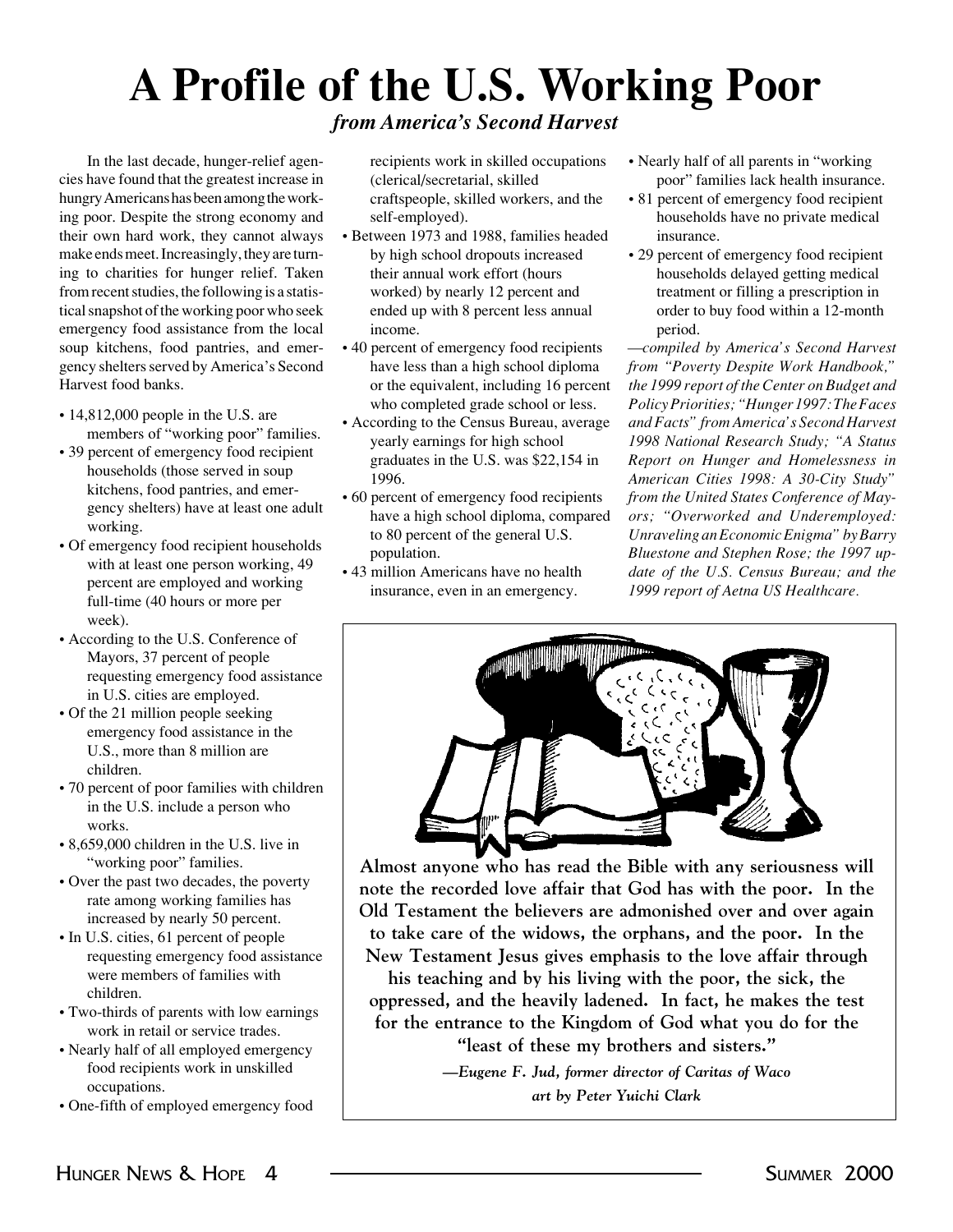### *First Opinion:* **The WTO Can Help in the Long Run**

#### *by Stephen Schmeltekopf*

In November of 1999 the eyes and ears of the world were riveted on the events surrounding the WTO meeting in Seattle. Prior to the picketing, the handmade signs, the riots, most U.S. Americans had never heard of the World Trade Organization (WTO). The media soon brought us images of outraged and sometimes violent protesters outside the meetings of trade envoys, as well as the occasional national leader—when it suited their popular agenda.

The past round of trade negotiations will be remembered for the action on the street as well as the apparent lack of action inside the meeting halls. The WTO, as it appears now, has failed again in resolving trade disputes or improving trade relations between wealthier and developing nations. This has largely been the same song from the 134 member Geneva-based organization since the beginning.

#### *Dysfunction Junction*

The WTO's deliberations remind me of my eight-year-old nephew, contemplating for hours on what candy to purchase. They failed to agree on anything. I am tempted to say to them what I say to my nephew: "Come on…pick anything, just do something!" The last round of trade talks, which took place in Uruguay, deepened the suspicions, among developing nations, of the genuine intentions of the mostly Western, wealthier countries.

Failing more recently to appoint a successor for Director General Ruggiero and feeling the pressures of choosing a successor prior to the Seattle round, the group managed to elect two director generals in late July. (Again, I feel like saying, as to my nephew, "You can't have two pieces of candy, only one!") New Zealand's Mike Moore and Thailand's Supachai Pantichpakdi will be splitting the six-year term. The main criticism of this "quick-fix" agreement is that each man has a different agenda without significant time to act on it.

The drama continued, then, in Seattle, complete with riots and general mayhem. Now the question arises: will the WTO fail outright like its predecessor, the General Agreement on Tariffs and Trade (GATT) did?

The WTO, it appears, has managed to learn a few things from the past mistakes of GATT. Their charter stipulates that decisions made on trade issues and disputes are more binding—putting them, in a way, into quasi-international law. Disputes are settled through an arbitrary panel that concludes with a binding verdict, contestable by one appeal. The process, thus, seems solid and democratic.

#### *Flaws in the System*

However, there are many flaws within the system. There is a lack of physical experience among the arbitrators and judges, a lack of transparency in the hearings and rulings, and a lack of public participation within the hearings.

The organization is riddled with inconsistencies, double-talk, and personal political agendas led primarily by the wealthier nations. France, for instance, will not import British beef due to the supposed "mad cow disease," which is no longer a problem for the British beef industry. President Clinton recently changed his views on the reduction of trade tariffs and quotas, citing that unfair wages in other countries were "bad" for the American worker constituency.

Critics interpret this as a simple political press move, lacking integrity, in order to land presidential-hopeful Al Gore four more years in the White House. Further, the U.S. has been kept out of the European Union agricultural market. The U.S. wants the WTO to rule against heavy farm subsidies and protection by the EU member nations.



*art by Robert Darden*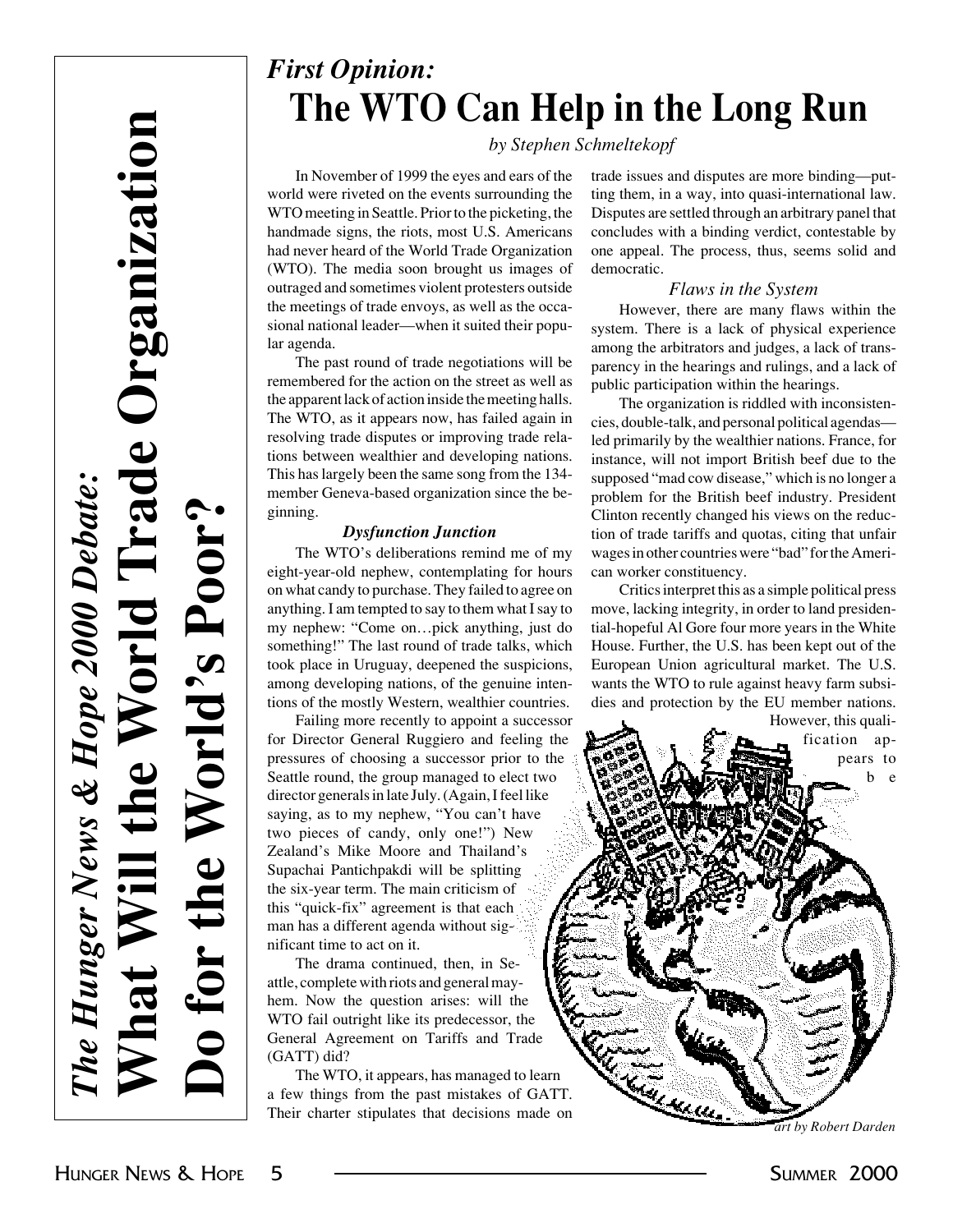hypocritical; the U.S. has billions of dollars allocated to subsidize family farms within its own borders.

In addition to the imperfections of the process, the WTO cannot even agree upon what issues to discuss. The U.S. and other wealthier nations seek rulings on intellectual property rights for genetically enhanced crops, pharmaceuticals, and software. Developing countries want

*"It is popular belief that the WTO and its main purpose—to increase the effectiveness of the world trade market mechanism—can only cause harm. The*

*truth is that it just may not be that simple." —Stephen Schmeltekopf*



rulings on fat farm subsidies and antidumping rules from Western nations. There are scores of nation-to-nation and rich-to-poor issues on trade that seemingly cannot be resolved.

The WTO, after Seattle, can imagine themselves at a "dysfunctional junction" in their existence. Time will only determine the future of this ailing organization.

#### *O! Seattle*

As the WTO arose in the popular limelight last November, many large and small constituencies were able to voice their passionate views to the world via the media. American steelworkers protested alongside Greenpeace members, AFL-CIO unionists, and the Sierra Club—a mixed bag, to say the least.

It is true that the issues brought to Seattle by the aforementioned protesters and various other special interest groups are legitimate issues that the WTO should address within their future agenda. However, it could be that many of the protesters who think the WTO is a negative influence on their causes—environmental responsibility, foreign labor and health standards, protection of U.S. workers, or protection of a whole industry—might actually be hurting their causes.

It is popular belief that the WTO and its main purpose—to increase the effectiveness of the world trade market mechanism—can only cause harm. The truth is that it just may not be that simple.

Environmentalists contest that increased trade with developing nations will increase ecological degradation in those nations. They point out that the developing nation's lack of ecological standards is reason enough to apply limits on their exports and sanction imports—until they begin to act more responsibly toward the environment.

Some protesters against the WTO are convinced that the organization will perpetuate the exploitation of poor labor practices in developing nations by wealthier Western powers. Capital flight will also further recess the developing nation's economy by the repatriatization of profits by Western investors back into their own nation.

These special interest groups are demanding that the WTO stop Western nations from taking advantage of poorer nations' weak (in some cases nonexistent) environmental and labor laws. These groups are screaming for a stop to this neocolonial style of exploitation capitalism.

These groups claim that, when Western firms invest in trade with poorer nations, they feel no responsibility to improve the area in which they depend on a workforce or a manufacturing facility. These firms simply want fast profits that would be harder to achieve within a developed country—because of higher costs in conducting business where laws mandate labor regulations or environmental regulations. All these allegations are true in many instances.

Western firms often move to countries that allow for a longer workweek (with respect to hours worked and paid overtime) and with fewer ecological regulations (due to the high cost usually associated with environmental responsibility). There is even a Spanish noun, *maquiladora*, which has popularly become known for a U.S. plant moved to "the other side of the Mexican border." It generally translates in the vernacular as "sweatshop."

The question is, will the WTO perpetuate this kind of thing, or will it help to bring about changes? It is possible to keep Western firms out of poorer nations and hence not allow them to exploit weak environmental laws. However, it is possible that freer and more liberal trade with poorer nations could catalyst them out of poor-nation status.

Think of it in this light—why do poor nations allow for ecological damage to occur? Is it because their standard of living does not enable them the luxury of caring for the environment? Or is it because they do not have the revenues to afford watchdog agencies to monitor and enforce environmental laws? Perhaps the answer lies in both.

When richer nations build companies within the borders of poorer countries, positive transfers of management practices, technologies, manufacturing techniques, and so on, become possible. Foreign firms also pay taxes to their host countries. They provide a market for labor, manufacturing inputs, and various other services. Even if profits leave the host nation, the overall economy may actually have benefited from a variety of sources.

The hope is that the poor nations might one day raise themselves to first-world status, being much more accountable for the negative issues within their countries. They would be able to address labor and ecology issues within their borders. It is unfair to ask a poor nation to be more ecofriendly when they cannot provide sanitation or health services to their own people.

The transfer of economic knowledge through trade liberalization should not worsen conditions for the devel-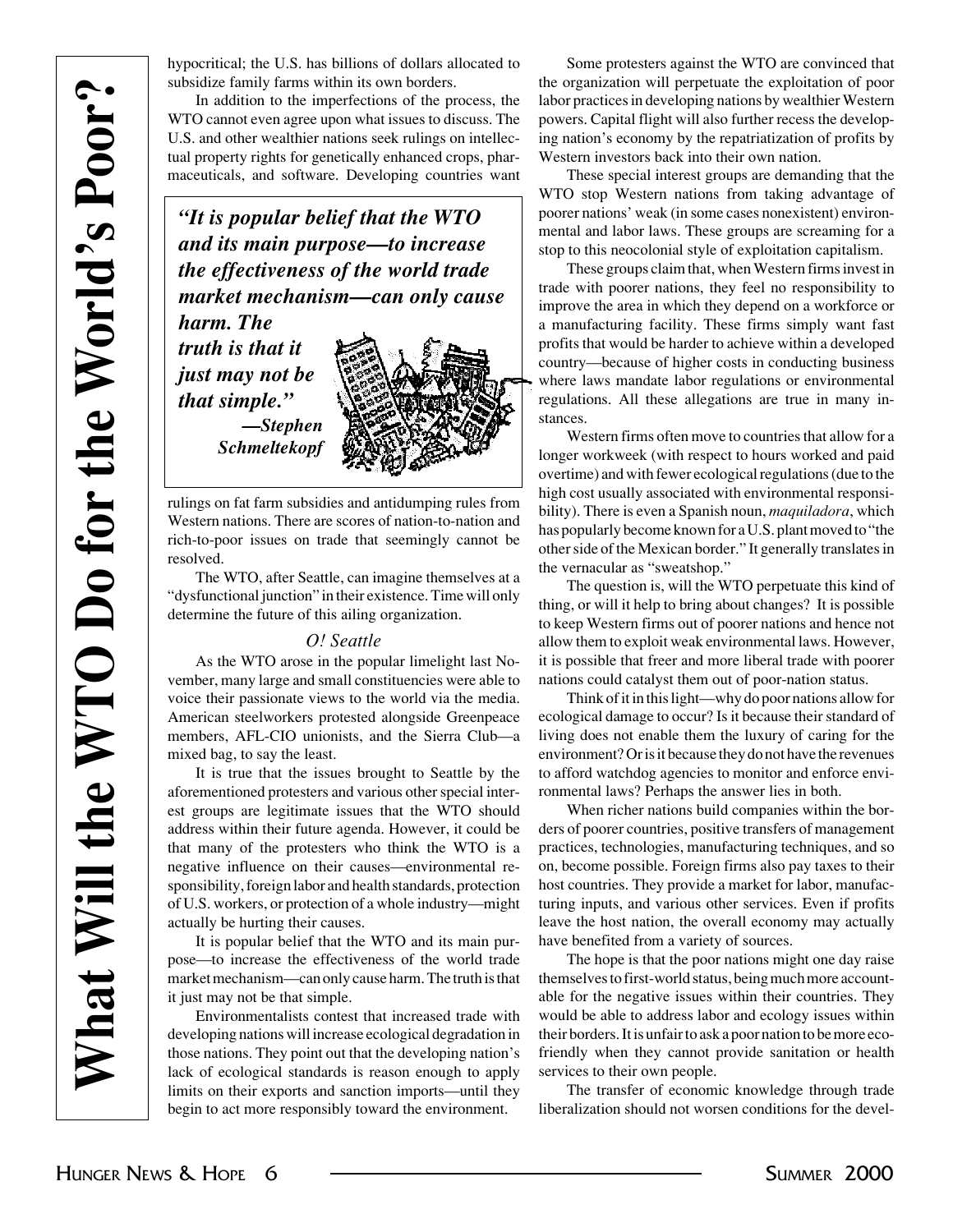oping economy in the long-run. It will make them more accountable for what is going on within their country. There will be more foreigners living in the country, the goods exported to the rest of the world will increase, and this will make them more accountable for what goes on there. Moreover, by closing the doors to developing nations, they will continue to stagnate in the poverty cycle, ecological degradation by local manufacturers will continue, and they will remain unaccountable to the world for the negative issues within their borders.

Lastly, I think of a story that was told to me once: Within a very poor country, there was a foreign manufacturing plant. There was no local law against child labor, so the plant was full of children working for pennies an hour—in squalid, dangerous conditions. This does not sound like it would raise any poor country's standards. However, if the little girls working within this plant did not have this job, in many cases, they would be forced into prostitution to support their families. It is for reasons such as this that I say that the answer is not so simple.

It is for these reasons that I think the WTO can help raise the overall quality of life within the developing world. Through foreign investment and the transfer of technologies into developing countries by Western firms, the WTO can eventually make poor nations accountable for social and ecological injustices. ■

## **The WTO is a Threat to the Common Good** *Second Opinion:*

*by Lee McKenna duCharme*

I sat down to write this response the week the lectionary readings included the 9th Psalm. Coincidence? Perhaps not. That psalm is an ode to God's concern for justice, and I think the message is relevant for all times. Though cultures and actors and circumstances change, there is an essential message that does not.

I contend that the biblical text consistently portrays God as saving the worst diatribes for those usually the politically or financially powerful—who fail to provide for the needy and advocate for the oppressed. I also contend that the nation states and power brokers addressed by the ancient prophets can be replaced in our contemporary lexicon with entities such as the World Trade Organisation.

Stephen Schmeltekopf, in his "The WTO Can Help in the Long Run," goes a long way to sharing my argument, listing most of the well-known sins of the WTO. Yet, having listed those transgressions, Mr. Schmeltekopf still has hope that the WTO can perform contrary to type and return to its good purposes of trade regulation. I am not convinced.

Though the eight-year long Uruguay Round (that ended in April of 1994 with the signing of the GATT's Final Act in Marrakech) was arduous and acrimonious, it went a long way towards former WTO Director General Renato Ruggiero's

vision of a "constitution of a single world economy."

The disputes that have arisen since the end of the Urugay Round are both old and new. In the world of "rules-based trade," the rules are made by the big players. At first, the little players didn't like it but were forced to play or get kicked out. Then the big players themselves started to get queasy.

What happened in Seattle was a combination of ill-prepared governments (my own, Canada, was a prime example) arriving with a much-disputed text; the refusal of the big players to compromise on key issues; the growing capacity of the big players to collaborate strategically and do major damage; and, yes, the street protests.

What we saw in Seattle, probably swollen by the drama in the street, was a fundamental dissatisfaction with the direction of the WTO reaching a crisis point

that was so profound that the future, so recently seen as inevitable, has become quite uncertain.

I believe that the WTO is anything but democratic—both inside and outside the organisation. Ask developing world representatives how much say they have. Here in Canada our representatives on the multilateral trade and financial institutions are not required to report to us in any kind of transparent manner. And the decisions that are made by trade dispute panels are indisputable by the electorates affected by them. This is more than a flaw; this is fatal.

There are two questions to be posed to the WTO: 1. What is its purpose? and 2. How does it function? The preceding paragraph deals with the latter. Its unaccountability to people is alone sufficient to justify non-support.

As for its purpose, the WTO wants to regulate trade. So what does that mean? It helps to add here a third set of questions: How does the WTO actually operate? Who sets the rules? Who do the rules favour?

This is where the rubber hits the road. And these are the easiest questions to answer. The rich and powerful people of the rich and powerful nations write the rules. The rules favour the rich and powerful. They are the ones to benefit. We could end there. This is enough to oppose the WTO. But there's more.

*"I contend that the biblical text consistently portrays God as saving the worst diatribes for those who fail to provide for the needy and advocate for the oppressed. I also contend that the nation states and power brokers addressed by the ancient prophets can be replaced in our contemporary lexicon with entities such as the World Trade Organisation."*

*—Lee McKenna duCharme*

The five-year review of the 1998 World Summit on Social Development is taking place in Geneva as I write. Its conclusion supports the apparently reductionist statements above. In the last five years, none of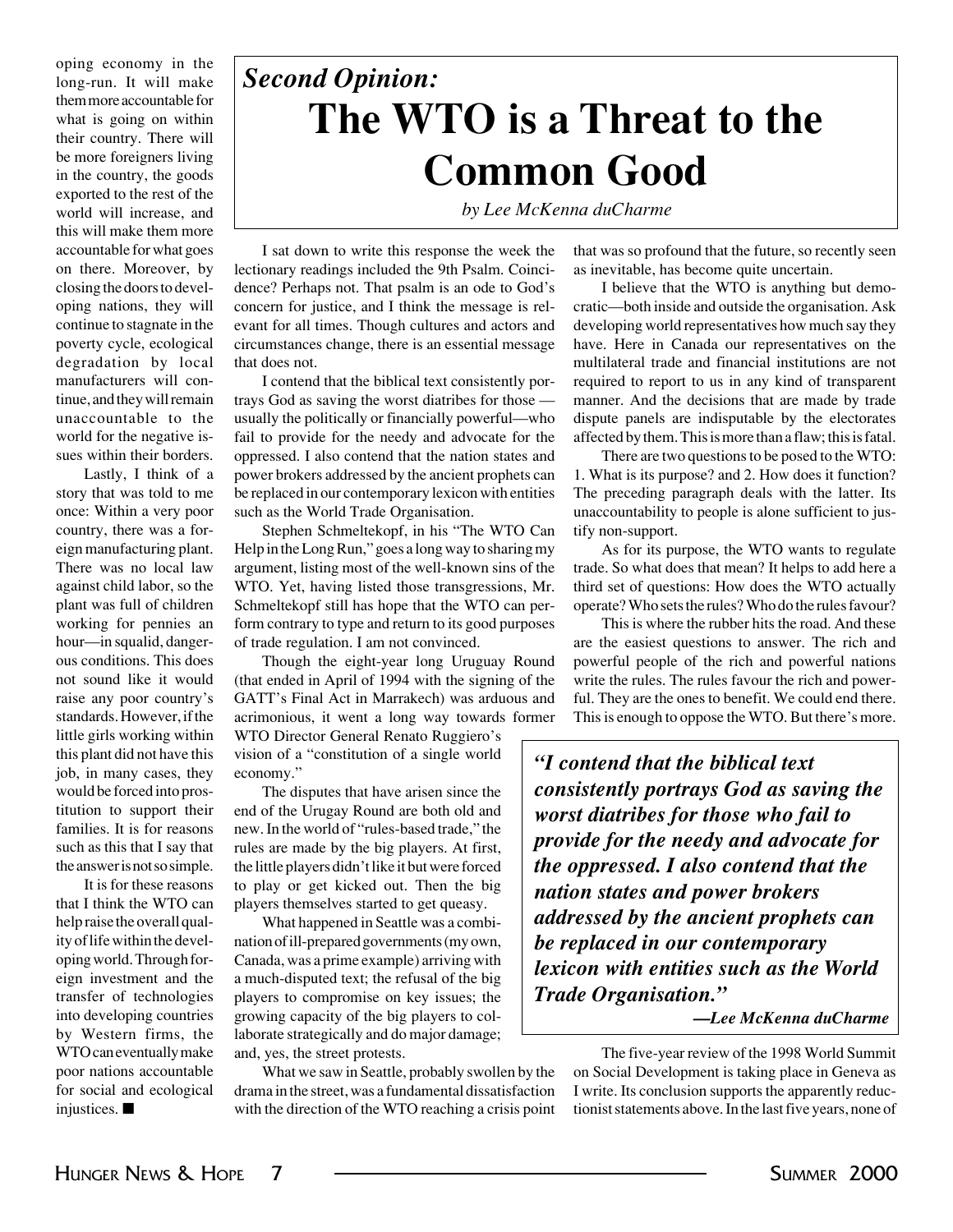the signatories of the Summit's Declaration and Programme of Action has made progress on their promises to decrease poverty and social disintegration; everyone has gone backward. The gap between the rich and poor nations has grown; the gap between the rich and poor within nations has grown. This is in lockstep with the growth of the reach of globalised capital. Coincidence? I think not.

Like any international forum, the WTO is awash in politics and political appointees doing their capital's bidding, looking for advantage at every point—which would be fine if this were a game among equals. But it's not.

So governments handed over power to this unaccountable system whose central goal was to grant unfettered rights to capital to flow unimpeded across increasingly irrelevant borders in the pursuit of the highest possible profit. And then, while citizens had been researching and monitoring and organising for years, some people in high places began to notice that the very rules they had written were making it possible for others to tell them what to do.

Those in favour of the WTO point to all the developing countries that have eagerly gotten on board. Why would they get mixed up with a group controlled by a bunch of bullies so bent on their own interests that the developing countries would never be heard? Why? They feel they have no choice. Inside is terrible. But outside is worse.

Briefly, these are the key contentions I have with the WTO:

- Its ethic is one of fidelity to the shareholder. Any other loyalty—to the local community, the environment, the worker, etc.—is regarded as "amoral." The goal is profit maximisation.
- Governments who line up their ducks to suit the WTO follow a script written in the 1980s to assist developing countries to pay their debts to the countries and banks of the North. Called Structural Adjustment Programmes, they constitute classic neo-liberalism: pay down the deficit, cut the civil service, orient production to export, cut corporate taxes, devalue the national currency, reduce tariffs and trade barriers, and privatise as many programmes as possible. And who benefits from this? You guessed it. (Take Mexico, for example. Five to eight million more Mexicans have been added to the numbers of the

poor in the last six years, while the number of billionaires has gone up by 25.)

• The WTO is where the doctrine of the free market is created and turned to orthodoxy. This devotion to the creed of unfettered capital takes away from the value of the non-monetary care of the economy and society: unpaid work, community activities, mutual help, and cooperation.

I think that a better world depends on (1) slowed, if not zero, growth that respects the finiteness of creation; (2) fair and just terms of trade among the nations of the North and South; and (3) the equity-seeking redistribution of the results of production and wealth-creation.

The goals of the WTO are antithetical to all of those. For the WTO, unlimited economic growth is a given, the terms of trade will inevitably favour those who write the rules, and equity is irrelevant.

This is not fixable. Tinkering with it won't work. Corporate conduct codes won't work. Neither will parallel or side agreements glued onto multilateral agreements like NAFTA. They won't work.

This does not, however, mean that I am against trade. There are alternatives that are just and fair—alternatives that put people and the environment in a primary place above the rights of capital. But they will not fit within the present system of the WTO.

What it comes down to is this: The WTO is a fundamental threat to democracy and the right to economic self-determination. The common good is neither its purpose nor its goal. Why? That's a good question. And it's not just an economic question; it's a theological question. ■

#### **Meet Our WTO Issue Respondents**

*—Stephen Schmeltekopf is a recent graduate in economics and international business from Baylor University, now working in Dallas as a financial advisor.*

*—Lee McKenna duCharme is an international organizer for peace and justice issues, and a sometime pastor in Toronto, Ontario. She has been described as a modern, female, Canadian version of the Old Testament prophet Amos.*

*—We'd like to thank these two for agreeing to amiably disagree, so that we might better understand the issue. For further reading, we'd*

*also like to recommend "Uncensoring Globalization," an editorial by Greg Guma, the editor of* Toward Freedom*, in the May 2000 issue of that magazine. Contact: PO Box 468, Burlington, VT 05402 ; Phone: 802/654-8024; Fax: 802/658-3738; E-mail: TFmag@aolcom. —eds.*

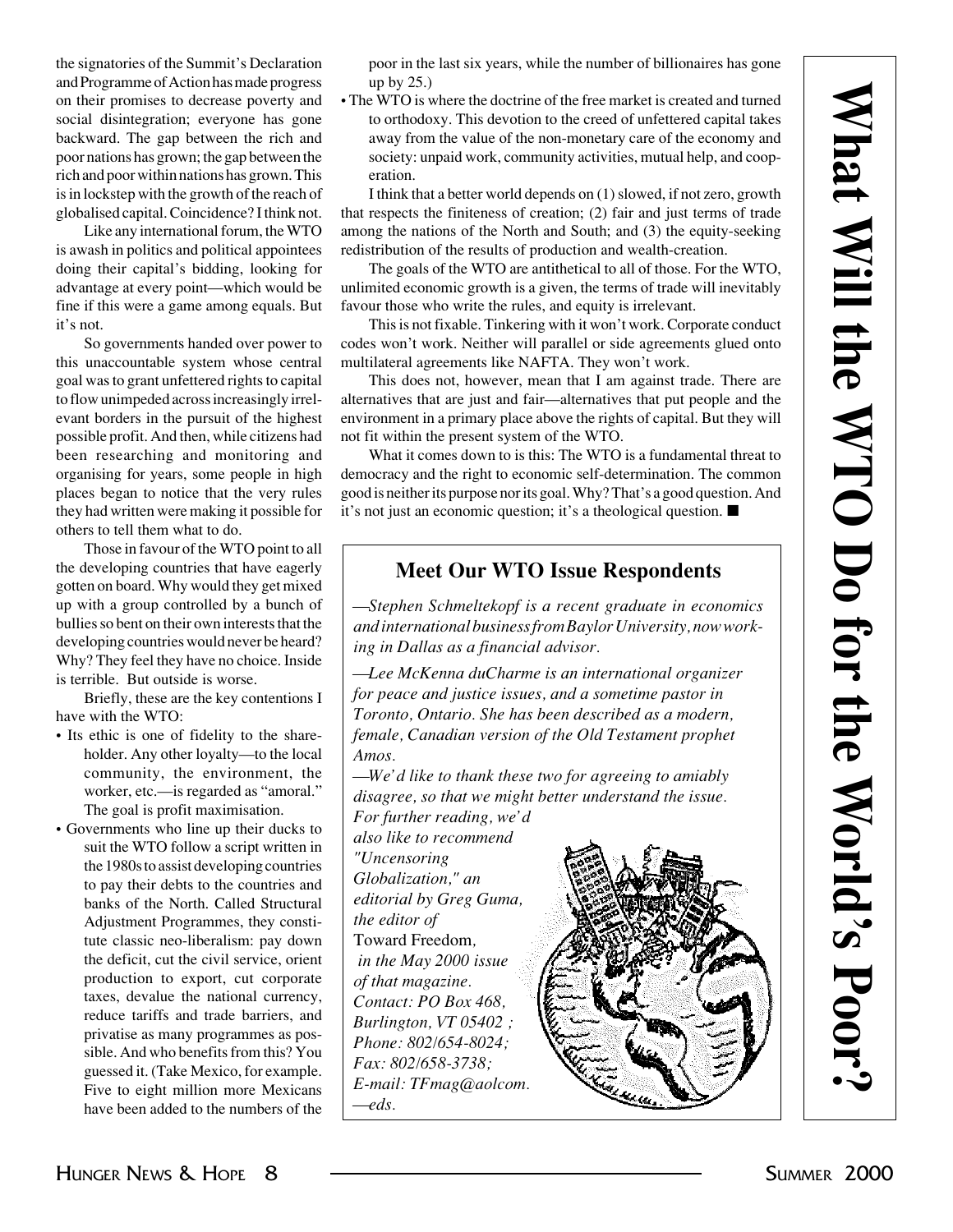*Note: for the resources department in this issue of HNH, we have selected a variety of excellent materials from the Alternatives Catalog eds.*

#### **To Celebrate: Reshaping Holidays and Rites of Passage**

Encouraging joy, spontaneity, justice and concern for nature, this edition of the Alternative Celebrations Catalog is for people who are not satisfied with the models of celebration offered by a consumer society. Included are the celebration experiences of people with widely varying backgrounds and perspectives. 224 pages. \$5.

#### **Breaking Bread: The Spiritual Significance of Food**

Author Sara Juengst puts faith in the kitchen. And she quotes the Frugal Gourmet ( Jeff Smith, a Methodist minister): "I want your family to feast to-

gether and to be together when they eat." In Luke 7:34a we hear "the Son of Man has come eating and drinking." If you have ever felt as though mealtime was merely putting fuel into the body for another day's toil, this book will help you see the Spirit during your repasts. 113 pages. \$12.

#### **The Secular Squeeze: Reclaiming Christian Depth in a Shallow World**

Mark Knoll wrote of this book, "If you can hang on for the ride, you will see yourself, God, and the contemporary cultural crisis much more clearly." John Alexander does not use euphemisms. Nor does he offer comfortable platitudes. This is a work that calls us to becoming the remnant church within our communities and John tells us the story that will help us establish that remnant. It is a story we know, but he argues convincingly that it is not the story we live. A vigorous and entertaining read. 307 pages. \$14.

#### **Toward a Nonviolent Economic**

In a self-published, hand-bound book, author Charles Gray details a "World Equity Budget (WEB)," describes the consequences of living on such a budget, and makes a very pervasive argument for all believers to join him in using the WEB as a guide. The appendix includes an economic line that is helpful in giving youth a firm handle on the meaning of unequal distribution of wealth. Gray gives a detail of the sources of wealth of a "White Anglo–Saxon Male in the U.S." (a WASMUS). He has calculated that only one percent of wealth is attributable to a WASMUS's own effort. The book is \$8.

#### **St. Francis and the Foolishness of God**

Based on the teachings of St. Francis, the authors—both Protestant and Catholic—speak to those who long to do something about poverty and inequity, about conspicuous consumption and spiritual emptiness. Co-written by Marie Dennis, Joseph Nangle, OFM, Cynthia Moe-Lobeda and Stuart Taylor, this 184-page book was written especially for the privileged of the world. It offers creative exercises and reflections for individuals and study groups. The cost of the book is \$13.50. *—from the Alternatives catalog; contact Gerald Iverson at PO Box 2857, Sioux City, IA 51106; Phone: 712/274-8875 or 800/821-6153; E-Mail: Alternatives@SimpleLiving. org; Web: www.SimpleLiving.org.*

### **Resources Seeds of Hope Unveils the 2000 Hunger Emphasis Worship Packet:**



**Four 20-page packets each year filled with prayers, litanies, sermons, activities, art, and more. \$50 per packet or \$120 for all four (US). To order, call 254/755-7745; fax 254/753-1909; write 602 James, Waco, TX 76706; or e-mail seedshope@aol.com. Web: www.seedspublishers.org.**

#### **World Food Day Teleconference** *Featuring Nobel Prize Winner Amartya Sen October 16, 2000*

This year's World Food Day teleconference will feature a conversation with Professor Amartya Sen, winner of the 1998 Nobel Prize in Economics, in a wide– ranging discussion on the relationship of hunger and poverty—the subject of many of his books.



All teleconference components, writ-

ten and audiovisual, will be offered worldwide. Simultaneous interpretation from English into Spanish and French will be available for international sites.

A Study/Action Packet will be distributed to all participating teleconference sites. Single, reproducible copies of the packet will be available free of charge to sites from the National Committee office in early summer.

The program will be broadcast live from the studios of George Washington University in Washington DC, Monday, October 16th, from noon to 3:00 PM., Eastern Time. There are no restrictions on videotaping.

*—For additional information, contact Patricia Young, National Coordinator. 2175 K Street NW, Washington DC, 20437; Phone: 202/653-2404.*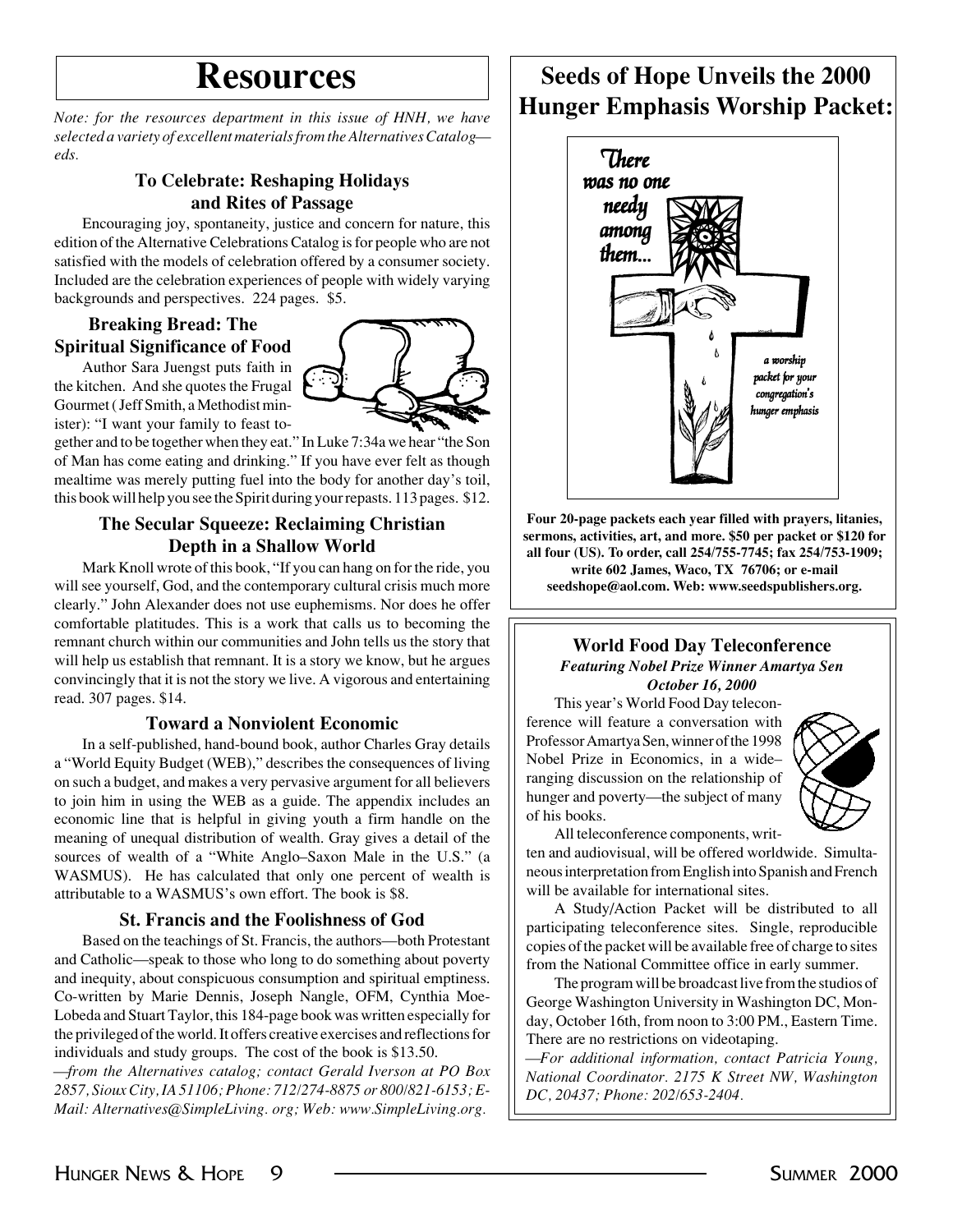

#### **Project Links Ministries with Federal Resources**

WASHINGTON, DC—The Food Research and Action Center (FRAC) recently initiated the Building Blocks Project, a campaign to encourage communities to use resources from federally founded nutrition programs. FRAC officials say that the programs that religious institutions already have in place can be enhanced by federally funded nutrition programs.

"Religious institutions often feed the hungry as part of their mission. These groups have long been key providers of emergency food," FRAC officials said. "At the same time, many have provided children safe havens in the form of summer, after-school, beforeschool, and early childhood programs, as wells as homeless and domestic violence shelters."

The Building Blocks Project is an effort to connect ministries that serve at-risk children with federal resources. For more information, contact FRAC at 1875 Connecticut Ave., NW #540; Washington, DC 20009; Phone: 202/986-2200; Fax: 202/986-2525; Web: www.frac.org.

#### **Kitchen Program Teaches Skills, Provides Food**

CHICAGO—The Greater Chicago Food Depository recently began a pioneering "welfare-to-work" program designed to help people move from public assistance to self-sufficiency. The Community Kitchens program is run as a joint effort by the Greater Chicago Food Depository, the DePaul University Office of Applied Innovations (OAI) and the Association House of Chicago. It is one of more than a dozen similar programs that have recently opened their doors around the nation.

The program was initiated in 1998 with a start-up grant from Foodchain and is modeled after a program begun over ten years ago at the D.C. Central Kitchen in Washington D.C. The concept is simple—to make balanced meals from donated food for hungry Americans, while training underemployed individuals in basic food preparation skills.

Around 80 percent of the people enrolled in the program are either underemployed or unemployed. 67 percent of the students are immediately placed in food service jobs after graduating.

The Greater Chicago Food Depository supplies the food for classroom instruction, which is held at the Association House, a local Chicago service agency. The prepared food is then served in the cafeteria that Community Kitchen participants run. Additionally, prepared food is delivered to nearby agencies that feed hungry children and adults.

For many students the program offers the first opportunity for financial independence and the first avenue away from public assistance. At the same time the program allows service agencies to bring prepared, balanced, nutritious meals to hungry Chicagoans. *—from America's Second Harvest*

#### **Alternative Nobel Prize Goes to Cuban Group**

STOCKHOLM, SWEDEN—The Grupo de Agricultura Organica (GAO), the Cuban organic farming association, which has been at the forefront of the country's transition from industrial to organic agriculture, was named as winner of a major international prize the Right Livelihood Award—commonly known as the "Alternative Nobel Prize."

The Grupo de Agricultura Organica is one of four winners of the 1999 award, chosen from more than 80 candidates from 40 countries. GAO brings together farmers, farm managers, field experts, researchers, and government officials to develop and promote organic farming methods. Its aim is to convince Cuban farmers and policy-makers that the country's previous high-input farming model was too import-dependent and environmentally damaging to be sustainable, and that the organic alternative has the potential to achieve equally good yields.

During the 1990s Cuba overcame a severe food shortage caused by the collapse of its trade relations with the former Soviet-bloc, and by the ongoing U.S. trade embargo. Self-reliant organic farming played a significant role in overcoming the crisis.

GAO was founded in 1993 as the Asociación Cubana de Agricultura Organica (ACAO), but recently changed its name when it was legally incorporated as part of the Cuban Association of Agricultural and Forest Technicians (ACTAF). Over the past five years it has built up an impressive program of lobbying, training courses, workshops, documentation centers, demonstration farms, and exchange visits for farmers. The group has also held three international conferences, along with Food First Institute.

GAO is the first Cuban winner of the Right Livelihood Award. It shared the prize money of SEK1,800,000 (approximately US\$225,000) with a Colombian network, Consolidation of the Amazon Region (COAMA), that works for indigenous rights and biodiversity; and with Chilean-Spanish lawyer Juan Garces, who is honored for his untiring efforts over many years to bring the former Chilean dictator, General Pinochet, to justice. One of the world's leading promoters of solar energy, Hermann Scheer, received an honorary award.

*—from Food First Institute*

#### **Sudan Military Bombs Site of Relief Effort**

LEITHNOM, SUDAN—Twelve bombs were dropped from Sudanese military planes yesterday on the area surrounding the city of Leithnom, one of World Relief's (WR) two centers of relief operations in southern Sudan. The bombs fells just beyond WR's facilities. One staff member was injured.

This was the third bombing of the Leithnom area since the middle of June, shortly after the nearby town of Gogrial was captured by the Sudan People's Liberation Army from the government of Sudan. Since then, the bombs have come progressively closer to the agency's headquarters.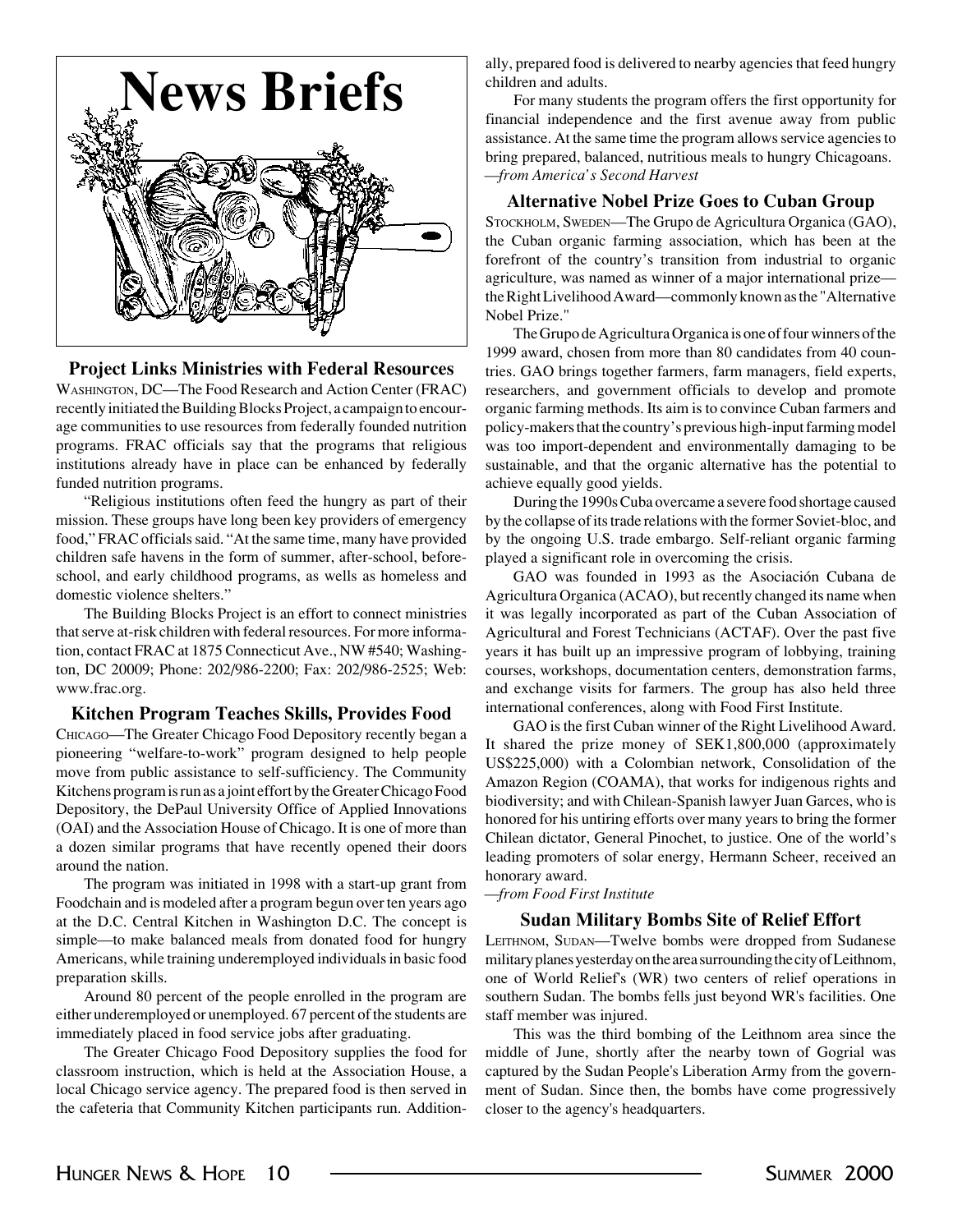WR's Disaster Response Director, Ahuma Adodoadji, says he believes that the attacks are not intended to kill or maim, but instead are designed to intimidate humanitarian workers in the area. The Leithnom-based expatriate WR staff, who have been evacuated twice since June, were about to return when the most recent bomb fell. These staff members, at press time, were standing by, across the border in Kenya, waiting to go back to work.

*—from World Relief*

#### **Foodchain Merges with Second Harvest**

CHICAGO—Foodchain, a national organization for food-rescue programs, recently merged with America's Second Harvest (ASH). Officials of both groups say the merger will allow the organization to dramatically increase the distribution of prepared and perishable foods to hungry people. The leaders estimate that the new arrangement will reach one in ten U.S. citizens.

ASH operates a network of almost 200 food banks in all 50 U.S. states and Puerto Rico, distributing one billion pounds of food a year to 26 million people. Until now, the ASH distribution has focused on nonperishable items. Foodchain's expertise has been in prepared and perishable items, distributing excess food from hotels, restaurants, and caterers through a nationwide chain of food-rescue programs.

The merger of these two organizations, officials say, will produce the most comprehensive and efficient charitable food distribution program in the U.S. In addition, such innovative programs as Kids Cafes (see the lead story in *Hunger News & Hope,* Volume 2 No 2, Spring 2000) and Community Kitchens (see the news story on page 10) will be enhanced by the new distribution system.

The national operations will be based in Chicago. For more information, contact the ASH headquarters at 312/263-2303. or look up the web site: www.secondharvest.org

#### **Republications Tip Balance in Support of Debt Relief Funding**

At press time, debt relief legislation was given a breakthrough in the House of Representatives. Just when supporters had felt that U.S. debt relief funding was in jeopardy (the House committee had denied full funding), Representative Maxine Waters (D-CA) offered an amendment to the foreign aid spending bill in the House.

The Waters amendment brought funding for debt relief from \$69.4 million to \$225 million. The amendment passed by a narrow margin of 216-211 after 26 Republicans crossed party lines to support the amendment. Representatives Spencer Bachus (R-AL), Jim Leach (R-IA), and John Kasich (R-OH) were outspoken in their support of the measure.

The additional funds are to be obtained from foreign military aid accounts. The House also voted to transfer \$42 million from foreign military aid to a World Bank program to fight AIDS primarily in Africa.

*—to stay updated on debt relief legislation, contact David Bryden at dbryden@j2000.org, or look up the Jubilee 2000 web site: www.j2000.org*



agency are pretty upset that we're still printing copies with Luke 12:15 in 'em--

#### **Hunger Relief Act Not on Schedule**

The U.S Congressional budget office recently announced a \$2.2 trillion surplus, but Congressional leaders are balking at funding the Hunger Relief Act. The bill (S-1805/HR-3192) would expand nutrition assistance to more needy people—allowing lowincome people to own a reliable car and still receive food stamps; allowing low-income people who spend more than 50 percent of their income on housing to receive food stamps; allowing legal immigrants to receive food stamps on the same basis as citizens; and increasing funding for emergency food providers (including authorization for the Emergency Food Assistance Program, TEFAP).

At press time the bill had 155 House cosponsors and 28 in the Senate. The measure is supported by the Clinton administration, and continues to gain bipartisan support in Congress. Nevertheless, congressional leaders have yet to schedule a vote, and several members of Congress have refused to support it unless the cost of the bill, \$2.5 billion over five years, is offset by cuts to other programs. The cost of the Hunger Relief Act would be less than on half of one percent of the expected budget surplus.

*—for more information, check out the Bread for the World web site at www.bread.org, or call the legislative hotline at 301/588-7439.*

*Update on Hunger Legislation*

Update on Hunger Legislation